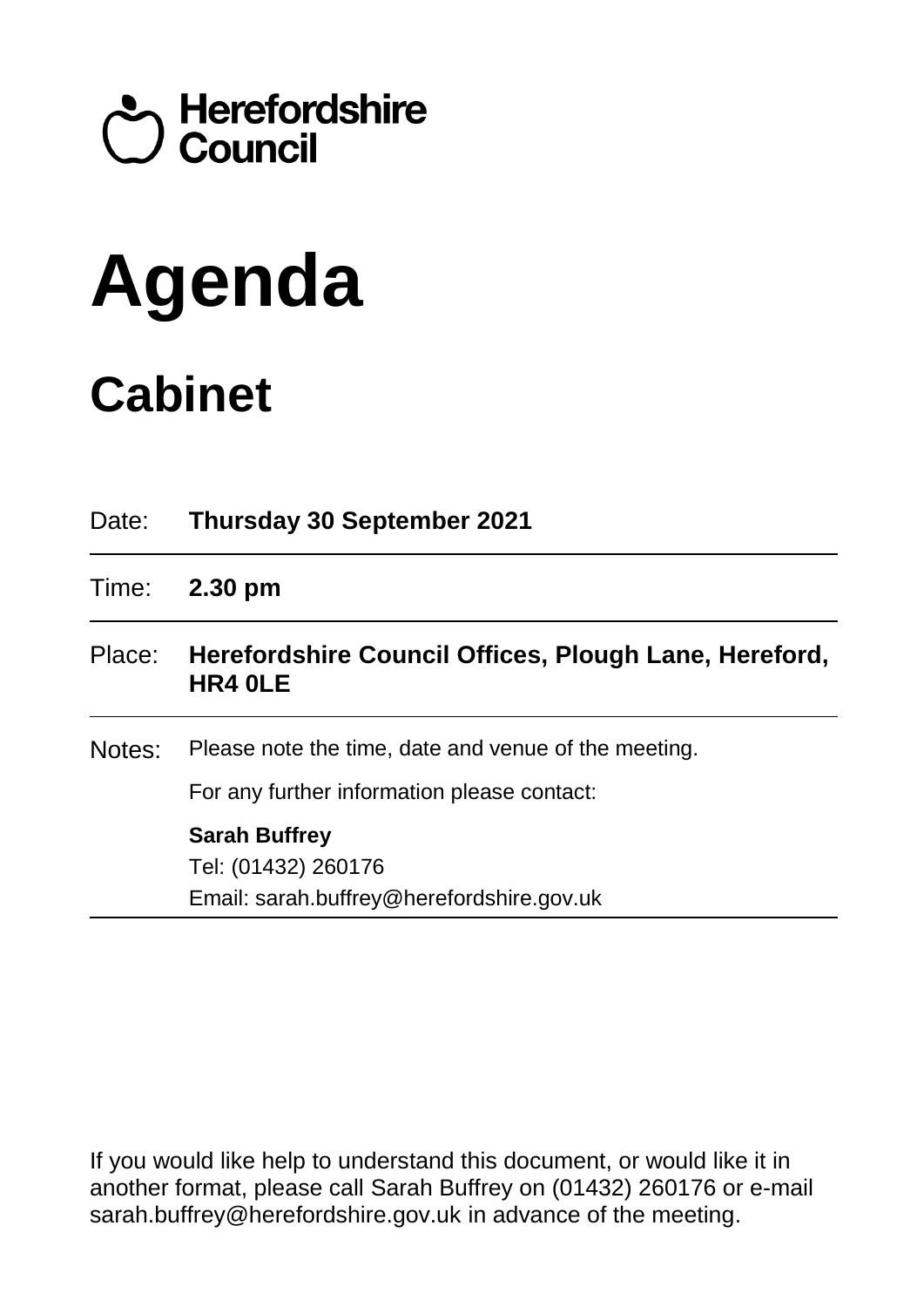### **Agenda for the meeting of Cabinet**

#### **Membership**

**Chairperson Councillor David Hitchiner, Leader of the Council Councillor Liz Harvey, Deputy Leader of the Council** 

> **Councillor Felicity Norman Councillor Ellie Chowns Councillor Gemma Davies Councillor John Harrington Councillor Diana Toynbee Councillor Ange Tyler**